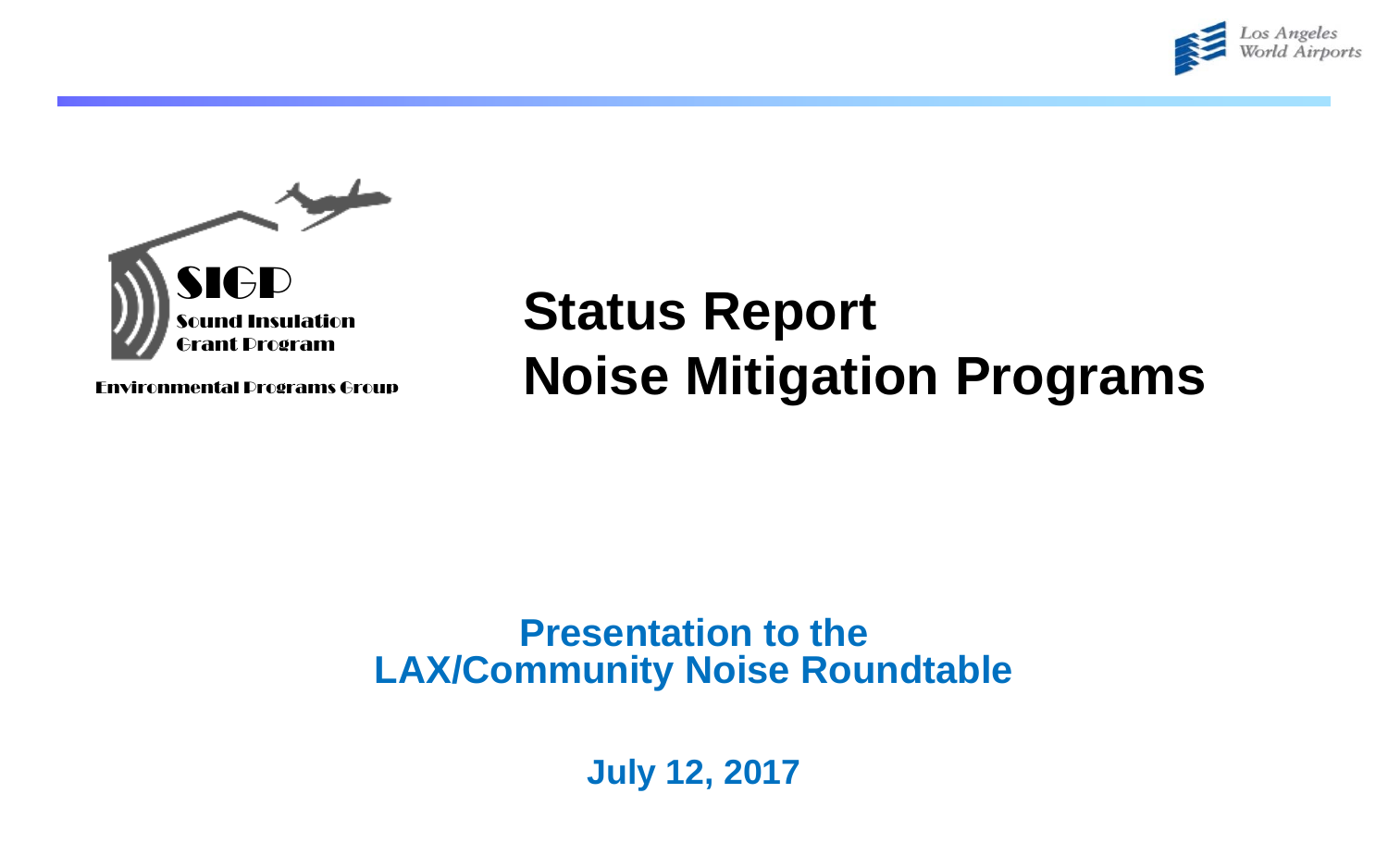# **Aircraft Sound Insulation Programs at LAX**



- $\rightarrow$  Land uses around airports such as residences, schools, hospitals and places of worship, with a Community Noise Equivalent Level (CNEL) of 65 dB, are generally considered "incompatible" with the airport.
- $\rightarrow$  Los Angeles International Airport (LAX) has an FAA-approved Noise Compatibility Program (NCP), which makes certain residential areas eligible for FAA funding.
- $\rightarrow$  Federal (ANSA, 1979), State (Title 21, 1970) and Local (Resolution No. 21481, 2001) rules provide eligibility and funding structure.
- $\rightarrow$  LAWA Letter Agreements provide specifics on Program Administration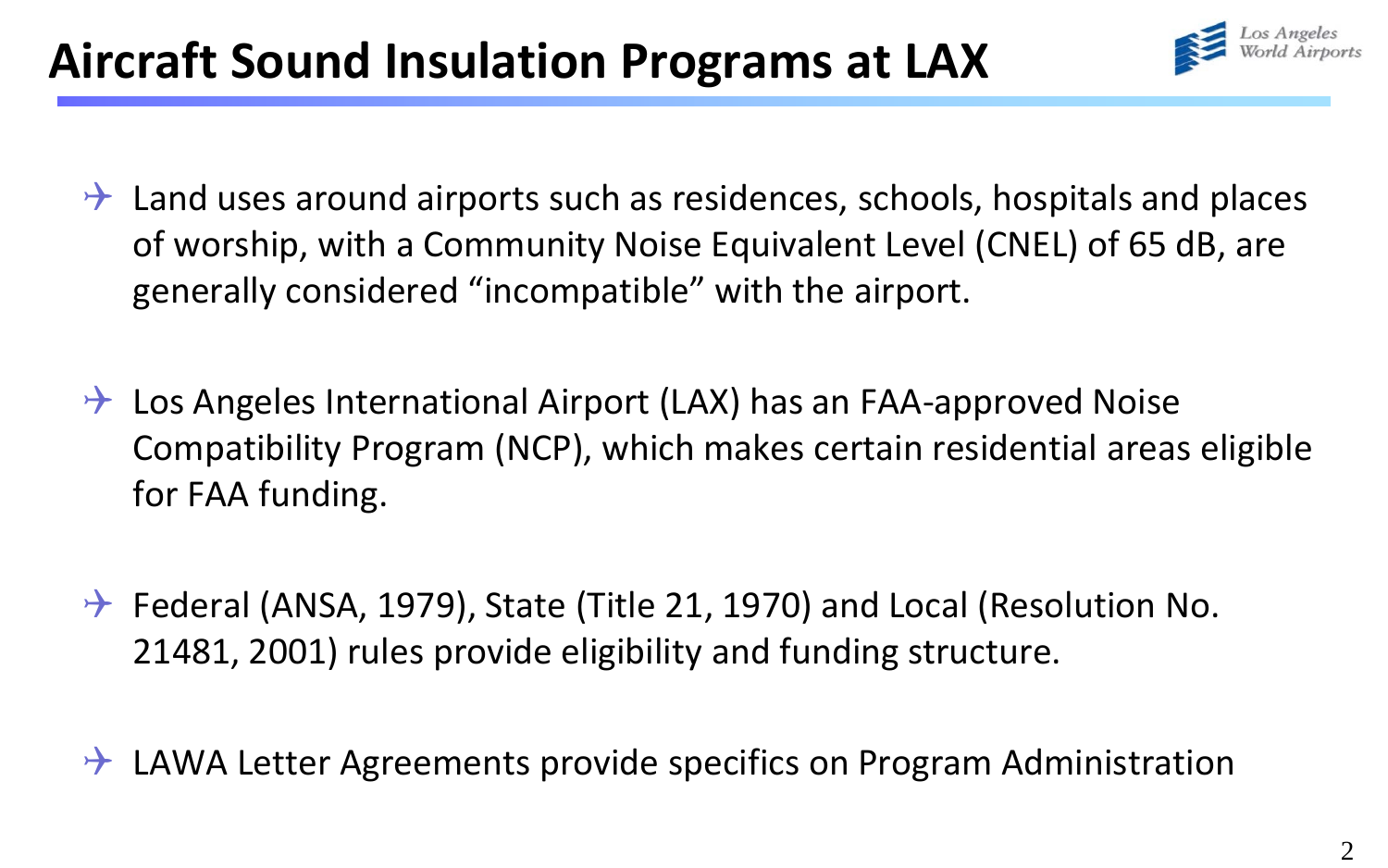

#### **Residential Programs**

City of El Segundo (on hold)

City of Inglewood

County of Los Angeles (Lennox, Del Aire, Athens)

City of Los Angeles (completed 2013)

#### **School Programs**

Lennox School District

Inglewood Unified School District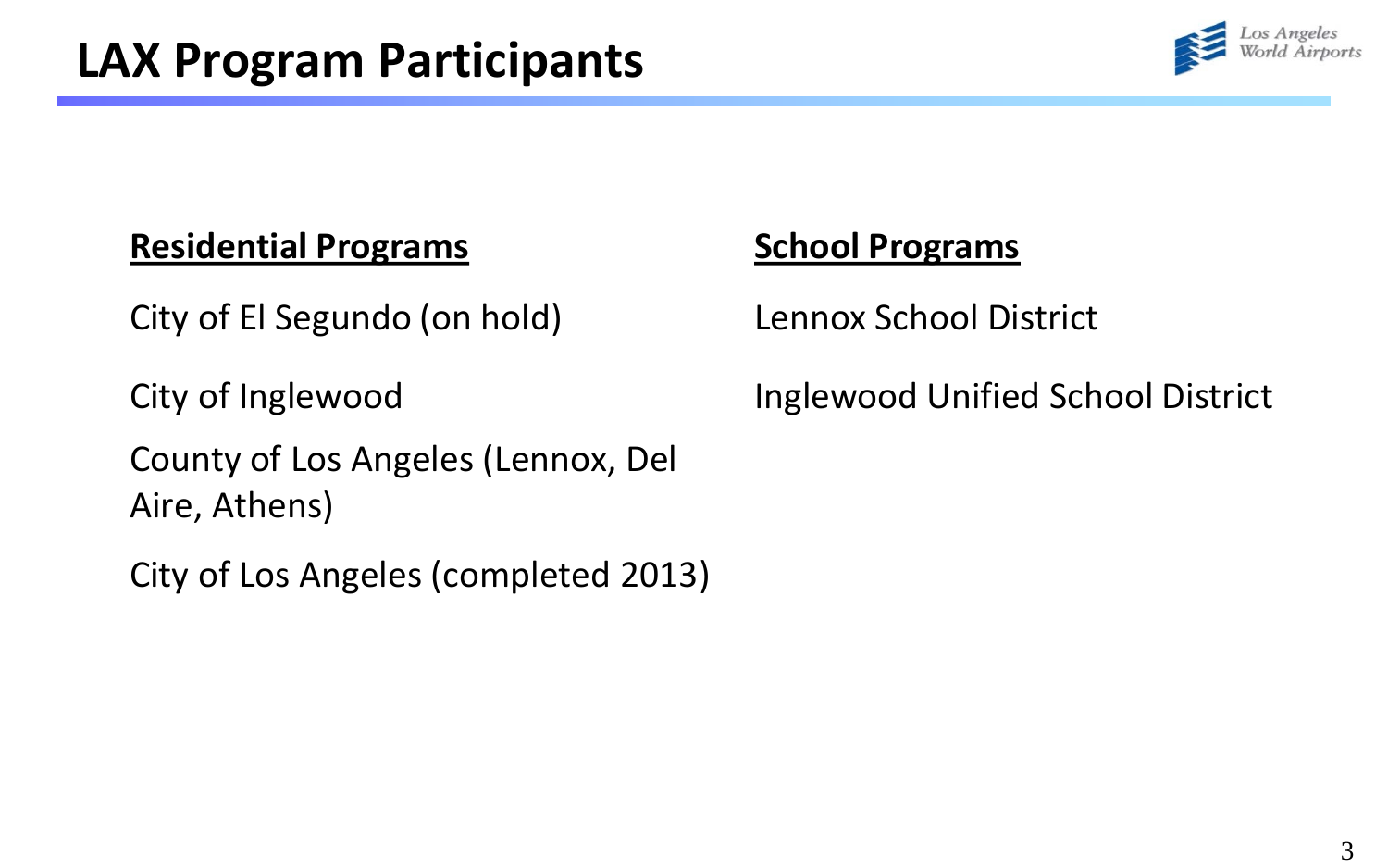

#### **Residential:**

– Replacement of windows and doors (including hardware and weather-stripping), positive ventilation system

#### **Schools:**

- Replacement of doors and new threshold
- Replacement of windows, including new windows where wood replacement or drywall-blocked windows currently exist
- Exterior wall insulation and interior sound panels as needed
- Mechanical system upgrades (HVAC/PVS)

Target of 45dB interior noise level, and/or a 5dB reduction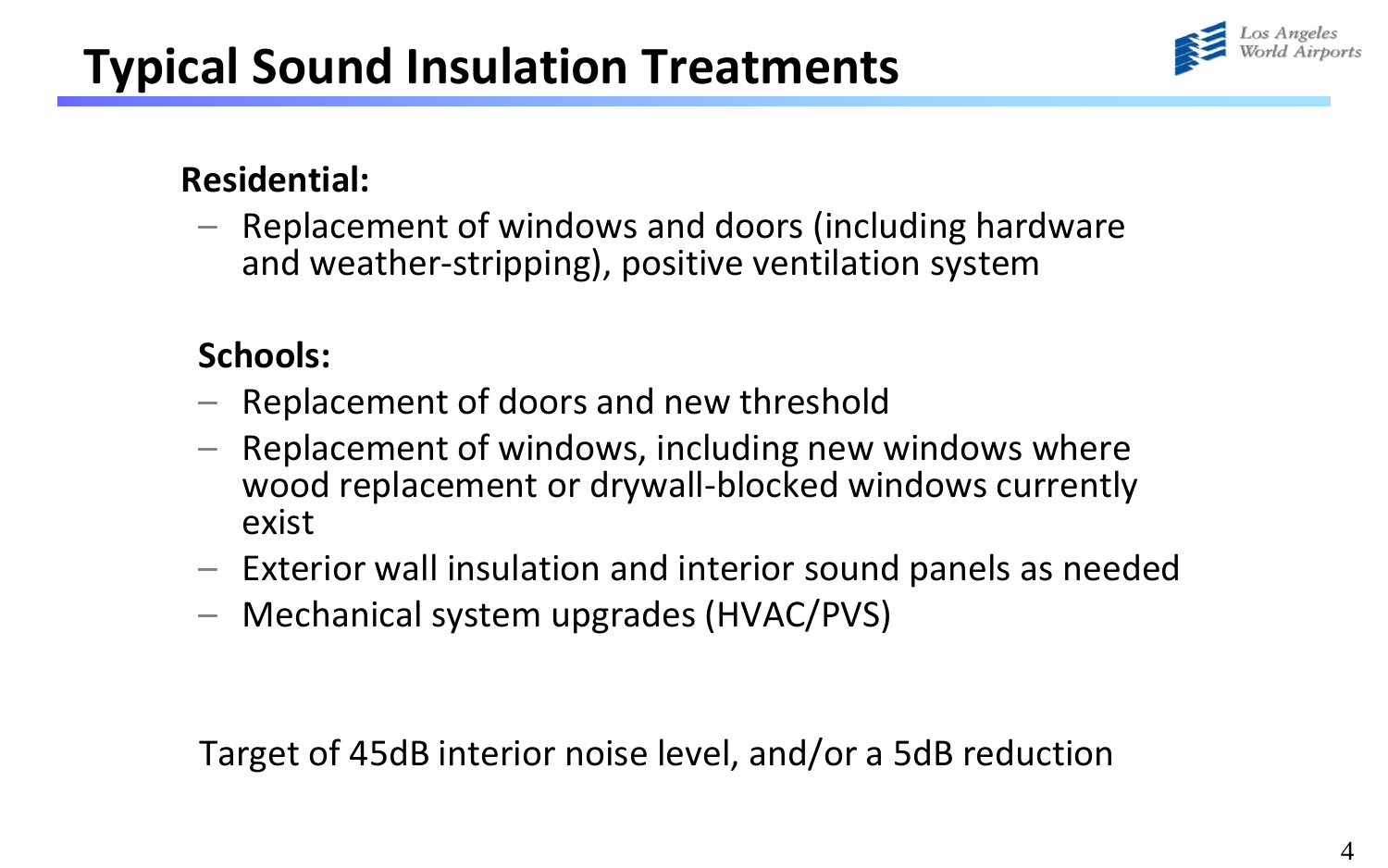

### **Acoustical Testing – Design Status Update**

**Testing Desgin Status Update**

|                   | 2016         |          |         |                                |               |                    |              |                                |                                |             |                    |          |                                |                    |                 |                    |
|-------------------|--------------|----------|---------|--------------------------------|---------------|--------------------|--------------|--------------------------------|--------------------------------|-------------|--------------------|----------|--------------------------------|--------------------|-----------------|--------------------|
|                   |              |          |         | $July-16$                      |               |                    |              |                                | <b>Aug-16</b>                  |             |                    |          |                                | $Sep-16$           |                 |                    |
| Jurisdiction      | <b>Total</b> | Total    |         | <b>Total Units Total Units</b> | Acoustic      | <b>Total Units</b> | Total        | <b>Total Units Total Units</b> |                                | Acoustic    | <b>Total Units</b> | Total    | <b>Total Units</b>             | <b>Total Units</b> | <b>Acoustic</b> | <b>Total Units</b> |
|                   | Eligible     | Outreach | Sign up | Survey                         | <b>Tested</b> | Design             | Outreach     | Sign up                        | Survey                         | Tested      | Design             | Outreach | Sign up                        | Survey             | <b>Tested</b>   | Design             |
|                   |              |          |         |                                |               |                    |              |                                |                                |             |                    |          |                                |                    |                 |                    |
| County of LA      | 2,588        | 986      | 3       | 4                              | 91            |                    | 986          | 12                             | 8                              | 41          |                    | 986      | 17                             | 6                  | 0               |                    |
|                   |              |          |         |                                |               |                    |              |                                |                                |             |                    |          |                                |                    |                 |                    |
| City of Inglewood | 3,724        | 467      | 297     | 223                            | 54            |                    | 436          | 44                             | 45                             | 45          |                    | 178      | 59                             | 47                 | 32              |                    |
|                   |              |          |         |                                |               |                    |              |                                |                                |             |                    |          |                                |                    |                 |                    |
|                   |              |          |         |                                |               |                    |              |                                |                                |             |                    |          |                                |                    |                 |                    |
|                   |              |          |         |                                |               |                    |              |                                |                                |             |                    |          |                                |                    |                 |                    |
|                   |              |          |         | <b>Oct-16</b>                  |               |                    |              |                                | <b>Nov-16</b>                  |             |                    |          |                                | <b>Dec-16</b>      |                 |                    |
|                   | <b>Total</b> | Total    |         | <b>Total Units Total Units</b> | Acoustic      | <b>Total Units</b> | <b>Total</b> |                                | <b>Total Units Total Units</b> | Acoustic    | <b>Total Units</b> | Total    | <b>Total Units Total Units</b> |                    | <b>Acoustic</b> | <b>Total Units</b> |
|                   | Eligible     | Outreach | Sign up | Survey                         | <b>Tested</b> | Design             | Outreach     | Sign up                        | Survey                         | Tested      | Design             | Outreach | Sign up                        | Survey             | <b>Tested</b>   | Design             |
|                   |              |          |         |                                |               |                    |              |                                |                                |             |                    |          |                                |                    |                 |                    |
| County of LA      | 2,588        | 986      | 6       | 4                              | 12            |                    | 986          | 25                             | 12                             | $\mathbf 0$ |                    | 986      |                                | 3                  | 20              |                    |
|                   |              |          |         |                                |               |                    |              |                                |                                |             |                    |          |                                |                    |                 |                    |
| City of Inglewood | 3,721        | 674      | 123     | 90                             | 27            |                    | 0            | 40                             | 67                             | 55          |                    | 685      | 13                             | 18                 | 27              |                    |

|                   | 2017         |          |                                |        |                 |                    |          |                                |        |               |                    |          |                                |        |               |                    |  |
|-------------------|--------------|----------|--------------------------------|--------|-----------------|--------------------|----------|--------------------------------|--------|---------------|--------------------|----------|--------------------------------|--------|---------------|--------------------|--|
|                   |              | $Jan-17$ |                                |        |                 |                    |          | <b>Feb-17</b>                  |        |               |                    |          | $Mar-17$                       |        |               |                    |  |
| Jurisdiction      | <b>Total</b> | Total    | <b>Total Units Total Units</b> |        | <b>Acoustic</b> | <b>Total Units</b> | Total    | <b>Total Units Total Units</b> |        | Acoustic      | <b>Total Units</b> | Total    | <b>Total Units Total Units</b> |        | Acoustic      | <b>Total Units</b> |  |
|                   | Eligible     | Outreach | Sign up                        | Survey | <b>Tested</b>   | Design             | Outreach | Sign up                        | Survey | <b>Tested</b> | Design             | Outreach | Sign up                        | Survey | <b>Tested</b> | Design             |  |
|                   |              |          |                                |        |                 |                    |          |                                |        |               |                    |          |                                |        |               |                    |  |
| LA County         | 2.588        | 1086     |                                |        |                 | 0                  | 1050     | 36                             |        |               |                    | 1014     | 23                             | 49     | 47            |                    |  |
|                   |              |          |                                |        |                 |                    |          |                                |        |               |                    |          |                                |        |               |                    |  |
| City of Inglewood | 3,721        | 872      | 201                            | 97     | 23              | 0                  | 297      | 143                            | 175    | 53            | 51                 |          | 45                             | 68     | 50            | $\mathbf 0$        |  |
|                   |              |          |                                |        |                 |                    |          |                                |        |               |                    |          |                                |        |               |                    |  |

|                   |              | <b>Apr-17</b> |         |                                |          |                    |          |         | $Mav-17$                       |          | <b>Jun-17</b>      |          |         |                                |          |                    |
|-------------------|--------------|---------------|---------|--------------------------------|----------|--------------------|----------|---------|--------------------------------|----------|--------------------|----------|---------|--------------------------------|----------|--------------------|
|                   | <b>Total</b> | Total         |         | <b>Total Units Total Units</b> | Acoustic | <b>Total Units</b> | Total    |         | <b>Total Units Total Units</b> | Acoustic | <b>Total Units</b> | Total    |         | <b>Total Units Total Units</b> | Acoustic | <b>Total Units</b> |
|                   | Eligible     | Outreach      | Sign up | Survey                         | Tested   | Design             | Outreach | Sign up | Survey                         | Tested   | Design             | Outreach | Sign up | Survey                         | Tested   | Design             |
|                   |              |               |         |                                |          |                    |          |         |                                |          |                    |          |         |                                |          |                    |
| LA County         | 2,588        | 991           | 45      | 49                             | 31       |                    | 640      |         |                                | 44       |                    | 636      | 26      | 23                             |          |                    |
|                   |              |               |         |                                |          |                    |          |         |                                |          |                    |          |         |                                |          |                    |
|                   |              |               |         |                                |          |                    |          |         |                                |          |                    |          |         |                                |          |                    |
| City of Inglewood | 3,721        | 614           | 48      | 40                             | 76       | 100                | 88       | 286     | 202                            | 89       |                    | 387      | 48      | 101                            | 53       |                    |

|      |            | Total    |         | <b>Total Units Total Units</b> | <b>Acoustic</b> | <b>Total Units</b> |      |            | Total    |         | <b>Total Units Total Units</b> | <b>Acoustic</b> | Total      |
|------|------------|----------|---------|--------------------------------|-----------------|--------------------|------|------------|----------|---------|--------------------------------|-----------------|------------|
|      |            | Outreach | Sign up | Survey                         | Tested          | Design             |      |            | Outreach | Sign up | Survey                         | Tested          | <b>Des</b> |
| 2016 | LAC        | 5916     | 65      | 37                             | 164             |                    | 2017 | LAC        | 5417     | 134     | 181                            | 136             |            |
|      | <b>ING</b> | 2440     | 576     | 490                            | 240             |                    |      | <b>ING</b> | 2258     | 771     | 683                            | 344             | 15         |

|            | Total    | <b>Total Units Total Units</b> |        | <b>Acoustic</b> | <b>Total Units</b> |      |            | Total    |         | <b>Total Units Total Units</b> | <b>Acoustic</b> | <b>Total Units</b> |
|------------|----------|--------------------------------|--------|-----------------|--------------------|------|------------|----------|---------|--------------------------------|-----------------|--------------------|
|            | Outreach | Sign up                        | Survey | Tested          | Design             |      |            | Outreach | Sign up | Survev                         | <b>Tested</b>   | Design             |
| LAC        | 5916     | 65                             |        | 164             |                    | 2017 | LAC        | 5417     | 134     | 181                            | 136             |                    |
| <b>ING</b> | 2440     | 576                            | 490    | 240             |                    |      | <b>ING</b> | 2258     | 771     | 683                            | 344             | 152                |

LAC includes 481 units for EOB: ING includes 297 units for EOB.

*Y:SIGP general/SIGP stats-funding-cost pfc report/2017/2017 Monthly Status*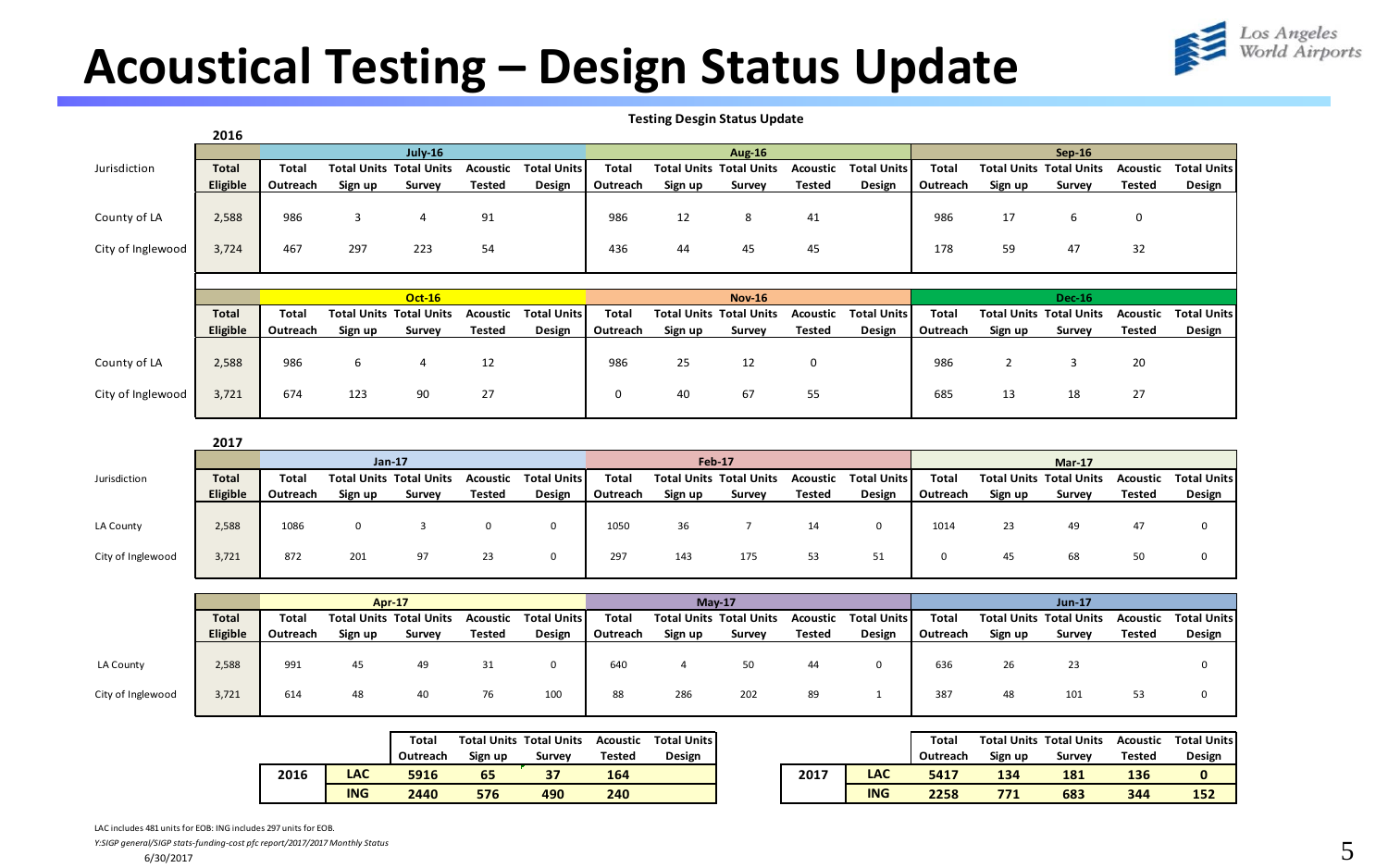

## **Lennox School District**

- FAA approved LAX Passenger Facility Charge (PFC) funding: 11 Schools and \$34 Million
- 2011 LAX awarded \$10 Million for  $1<sup>st</sup>$  Work Plan
- 2014 LAX awarded \$10 Million for 2<sup>nd</sup> Work Plan
	- ̶ Completed Schools: Huerta Elementary, Animo Leadership High School, Felton Elementary, Lennox Middle School, Jefferson ORG
	- ̶ In Progress: Buford Elementary Under Construction Jefferson Elementary – Anticipate Construction 2018
	- ̶ Removed from Program: LMSTA High School, Moffet Elementary, New Media & Performing Arts High School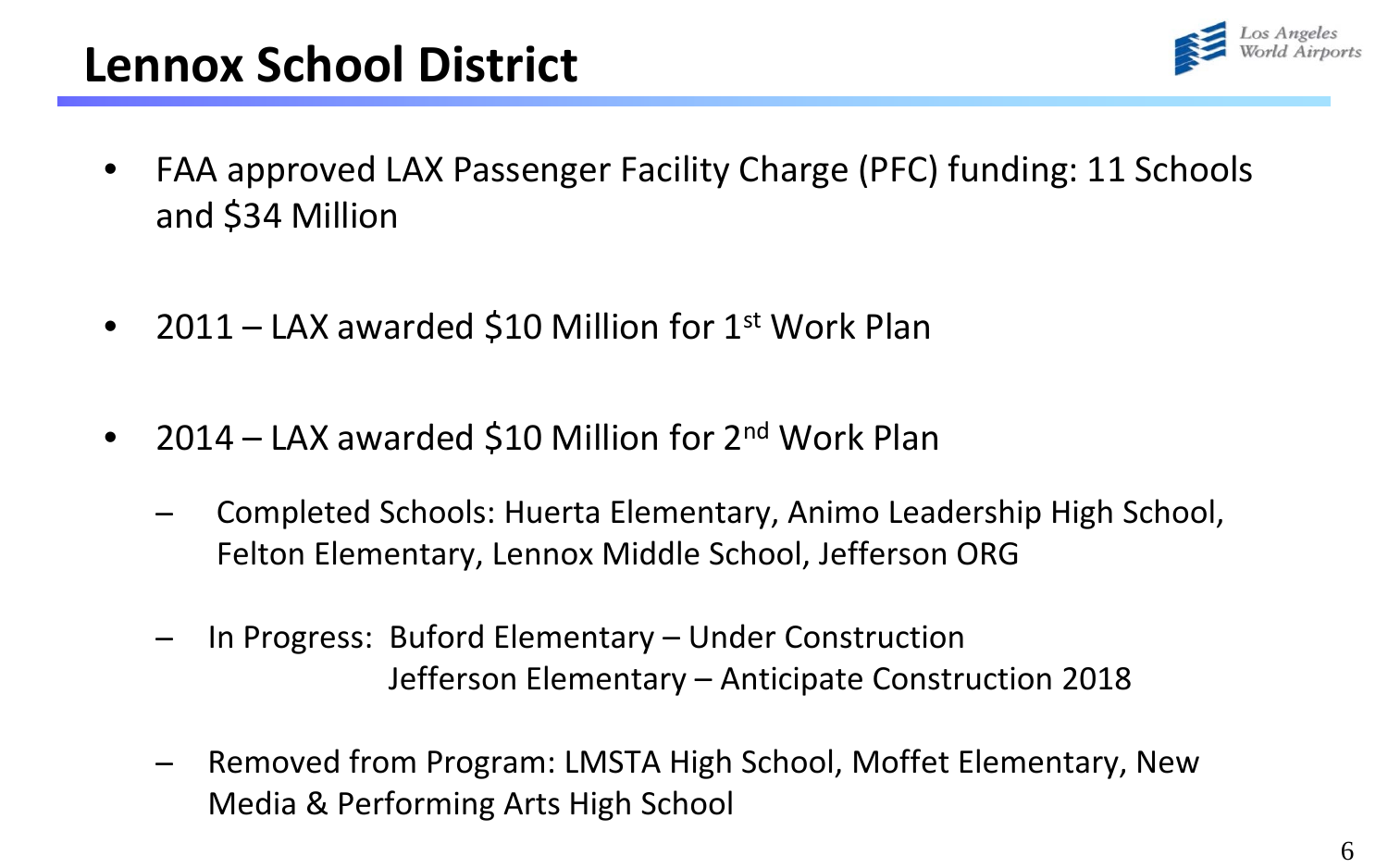

### **Lennox School District**

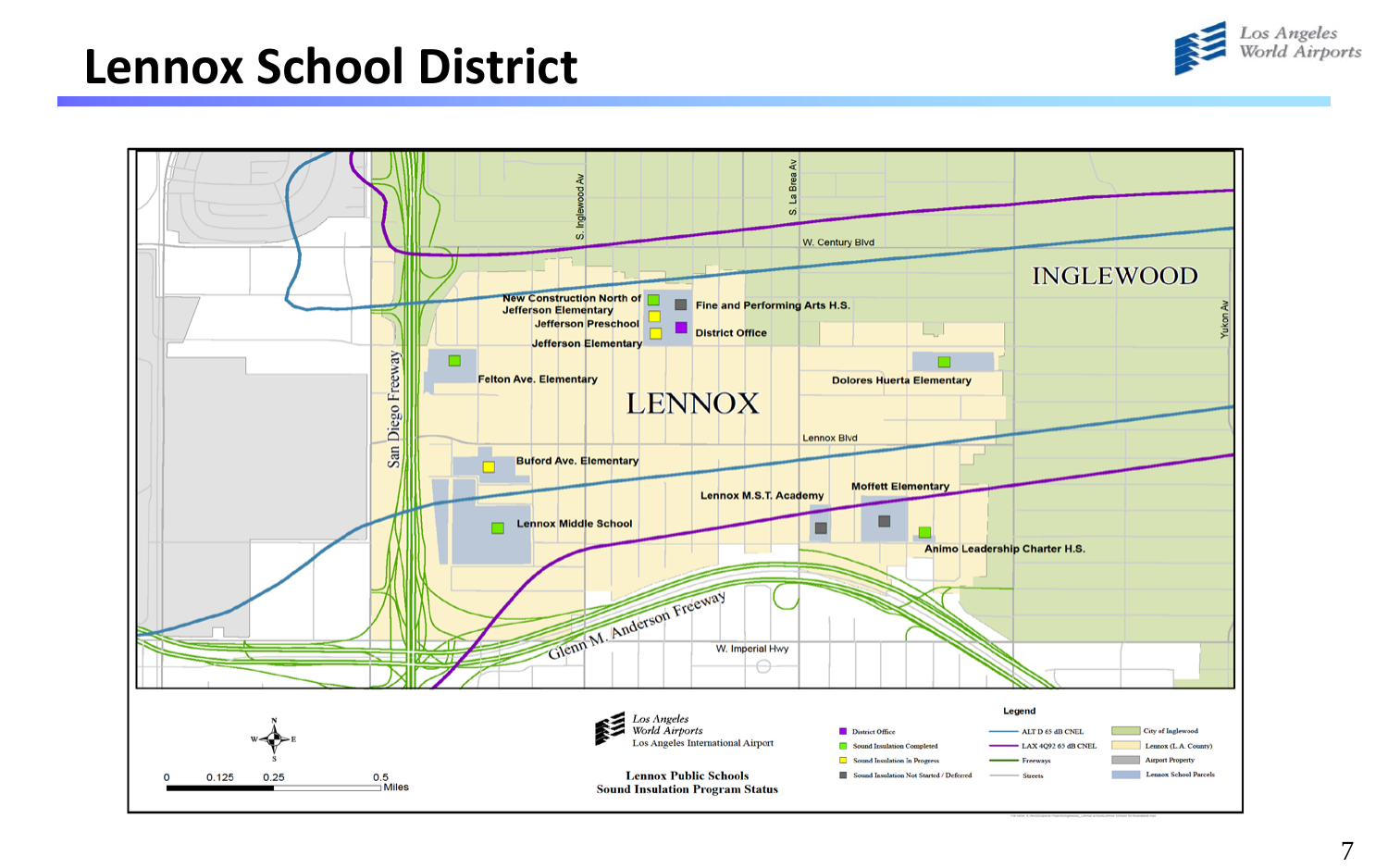## **Inglewood Unified School District**

- 
- 2014 FAA approved LAX PFC funding: 6 schools and \$44.4 Million
	- $2015 LAX$  awarded \$10 Million for 1st Work Plan
	- ̶ Eligible Schools: Payne Elementary, Morningside High School, Monroe Middle School, Woodworth Elementary, Woodworth Child Development Center, Oak Street Elementary
	- ̶ In Progress: Payne Elementary Anticipate Construction late 2017 Monroe Middle School – Anticipate Construction 2018
- LAWA plans to include Inglewood High School in the next PFC application – FAA indicated now eligible under updated Noise Exposure Map for LAX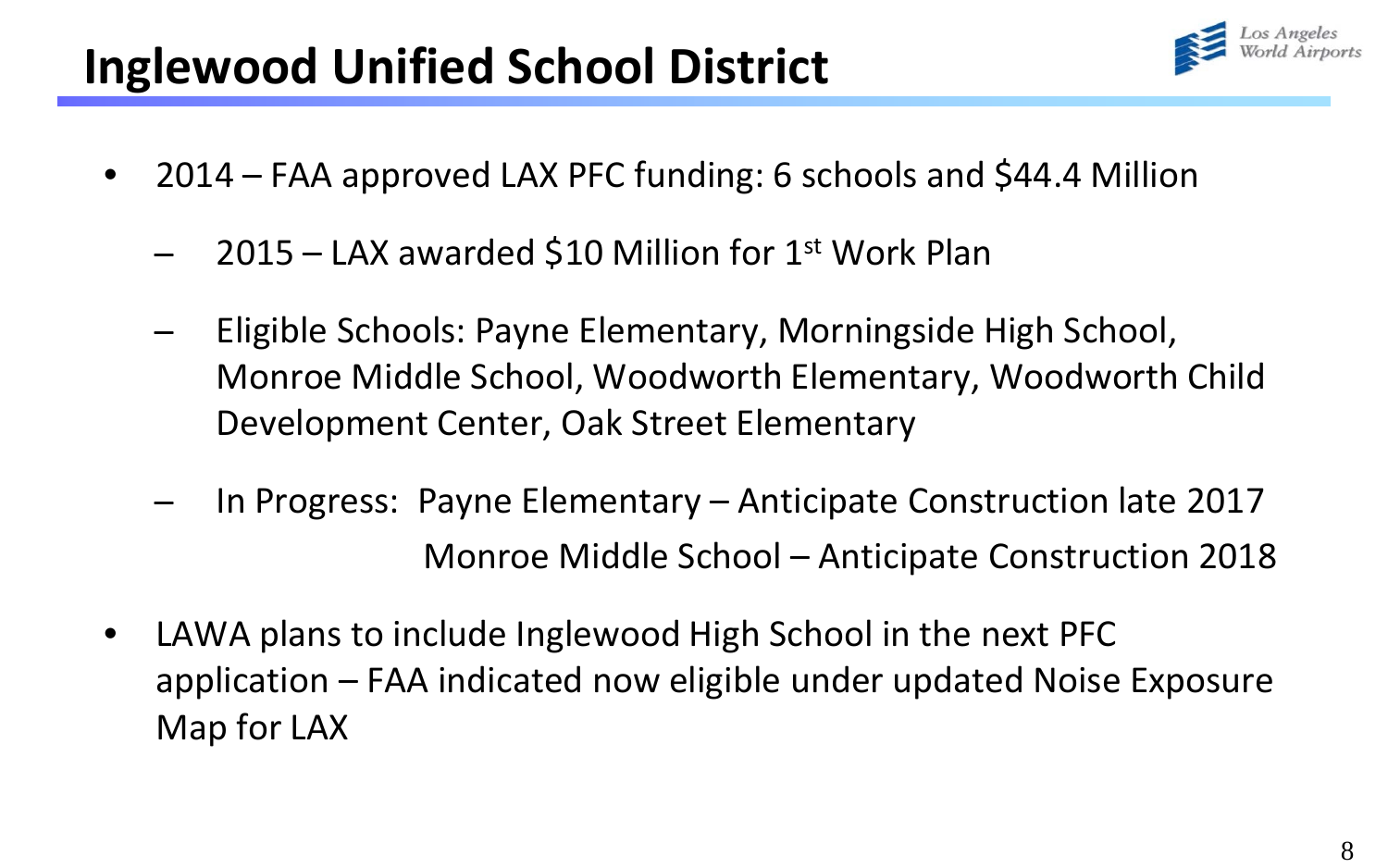## **Inglewood Unified School District**



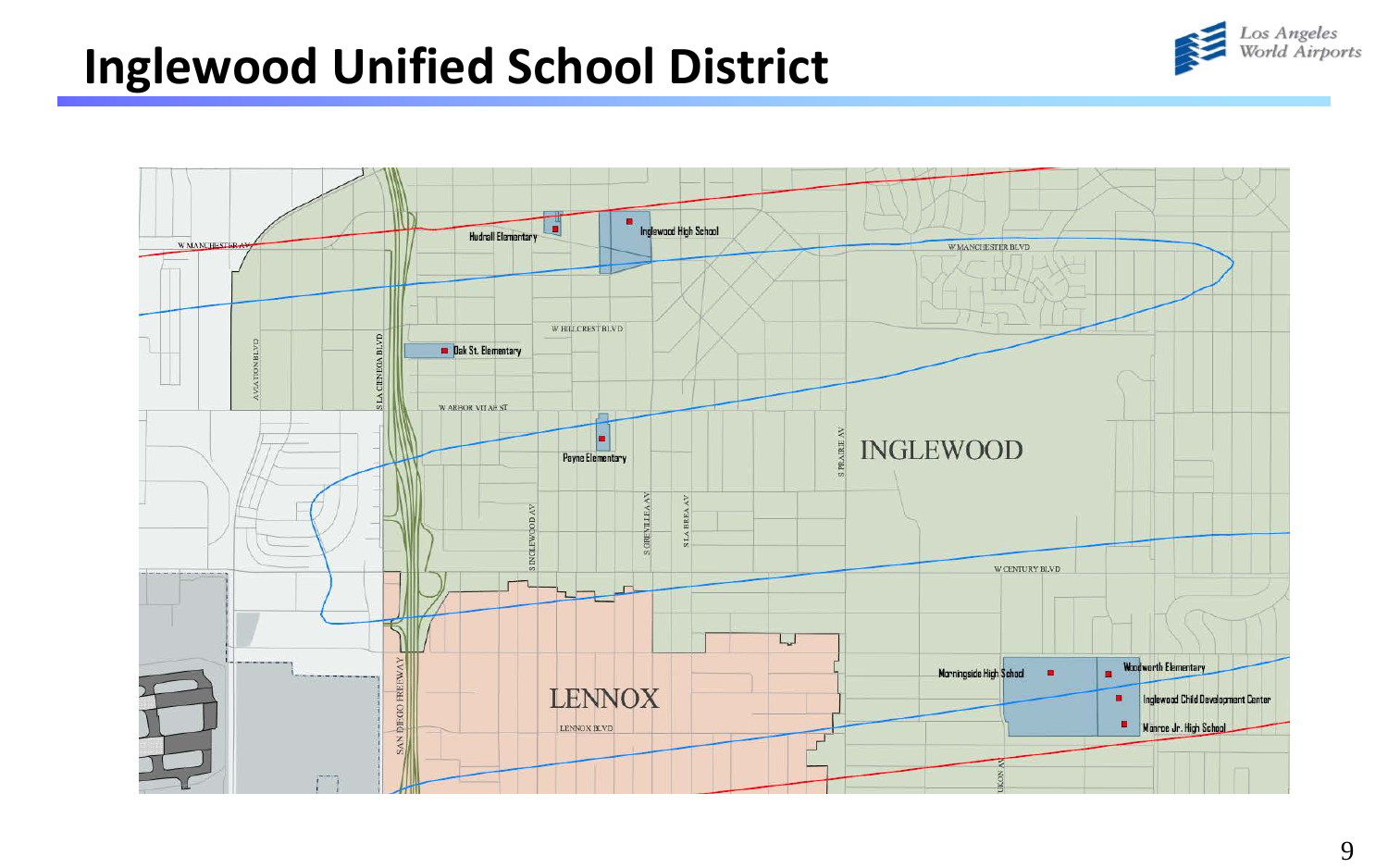

Oct 2015: New FAA rules require two-step eligibility

- Homes must be inside 65dB contour
- Interior noise level of 45dB or greater (average of all habitable rooms)

Dec 2015: Record 3,341 homes sound insulated in 12 months

**I** Inglewood finished 2,077 homes – most in the country

Jan 2016: FAA approved Noise Exposure Maps (NEMs) for use at LAX

May 2016: LAWA authorized Inglewood and LA County to begin acoustical testing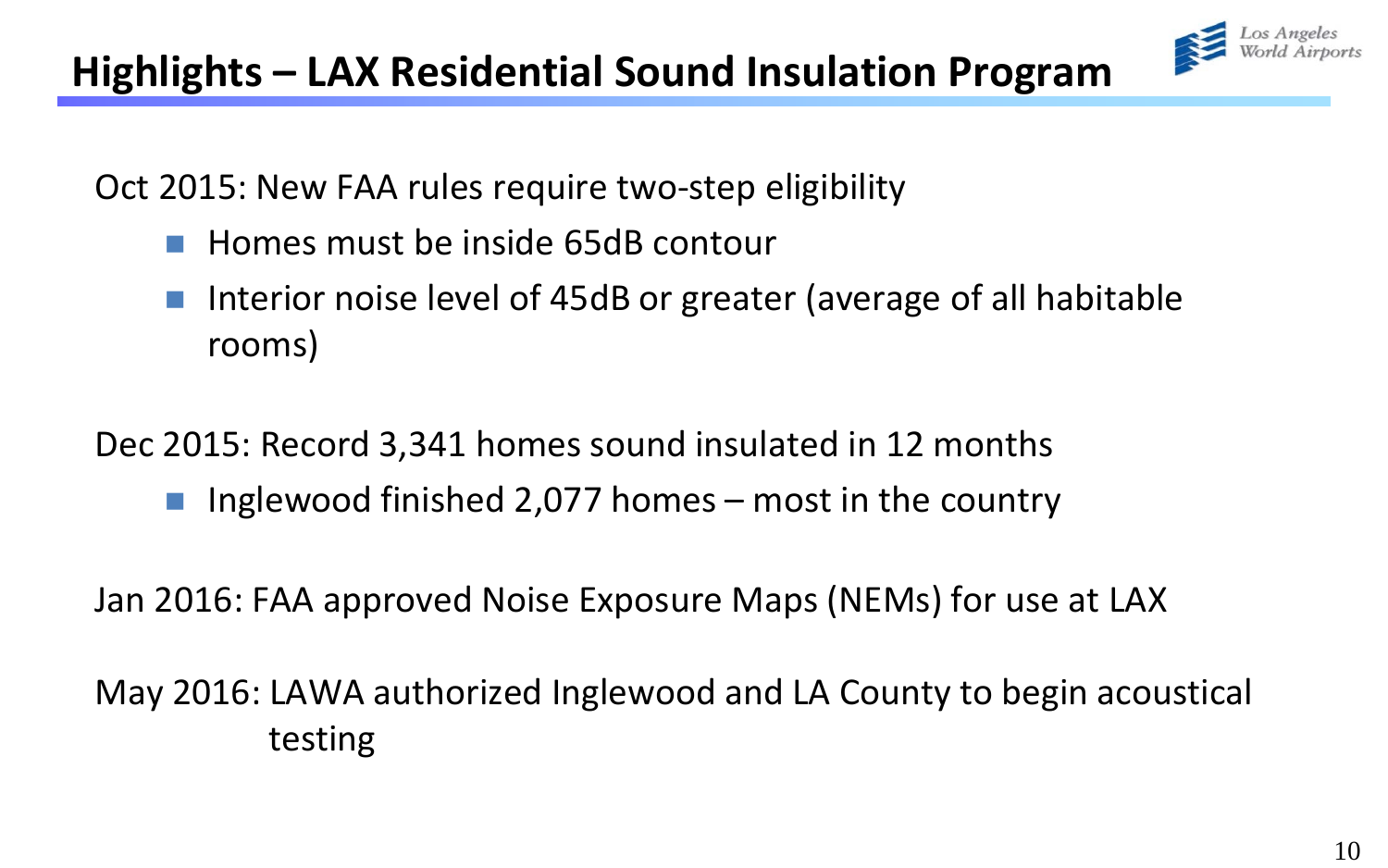### **Program Boundary – 2020 NEM vs. 1992**